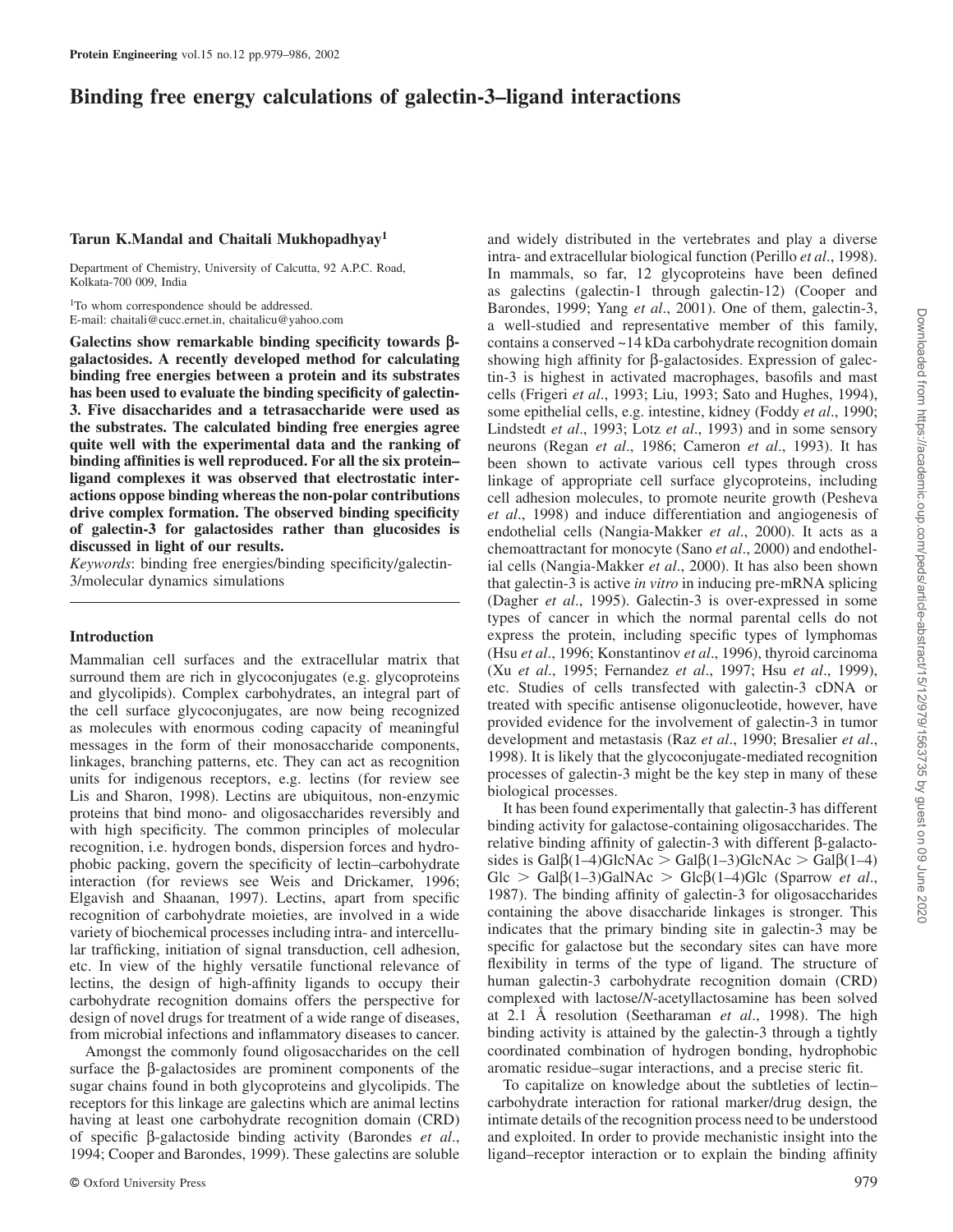of a ligand the individual contributions of various factors which originate from the receptor, the ligand and/or the solvent to the overall free energy change have to be estimated. It is essential to study several receptor–ligand complexes to arrive at a consensus. The X-ray diffraction data, which provides the three-dimensional structure of the complexes, does not provide detailed information about the contributions of ligand and/or receptor flexibility. Also, the number of experimentally known ligand–receptor complexes is limited. Hence to provide mechanistic insights into the origins of ligand binding activity, computer-assisted molecular modeling of the reactants before and after complex formation can be utilized.

We have chosen the relative binding activity data for Galβ- (1–4)Glc, Gal $\beta$ (1–4)GlcNAc, Gal $\beta$ (1–3)GalNAc, Gal $\beta$ (1–3)-GlcNAc,  $Glc\beta(1-4)$ Glc and an oligosaccharide as test cases. Åqvist *et al*. (Åqvist *et al*., 1994) have proposed a semiempirical linear interaction energy (LIE) approach for estimating absolute ligand binding free energies which depends on molecular dynamics simulations of the bound and free ligands in solution. Here the binding free energy is approximated as:

$$
\Delta G_{bind} \, = \, \alpha(<\!\!E^{ES}\!\!>_{pro} - <\!\!E^{ES}\!\!>_{aq}) \, + \, \beta(<\!\!E^{\rm VW}\!\!>_{pro} - <\!\!E^{\rm VW}\!\!>_{aq}) \, (1)
$$

where  $E^{ES}$  and  $E^{VW}$  are the electrostatic and van der Waals interaction energies between ligand and its surroundings in protein (pro) and in aqueous solution (aq), respectively;  $\lt$  > denotes the ensemble average over molecular dynamics simulations trajectory and  $\alpha$  and  $\beta$  are empirical parameters. Åqvist *et al*. (Åqvist *et al*., 1994) have applied this method to a series of test cases and have found that  $\alpha \approx 0.5$  and  $\beta \approx 0.16$  are suitable for different protein systems. However other values of these two parameters have been reported for different protein systems and it appears that these two parameters may be protein dependent. Regardless of the transferability of these parameters, the LIE calculation method has been shown to be quite successful in predicting relative binding affinities of ligands. There are several advantages to this method. Since the LIE method simulates only the final states, it is quite fast, it takes into account the flexibility of both the reactants, and finally, since solvent molecules are explicitly included, the desolvation free energy can be reasonably handled (W.Wang *et al*., 1999). We report here the results of LIE calculations for galectin-3 and six of its ligands. The results suggest that the number and/or pattern of the hydrogen bonding scheme does not seem to be the ultimate determinant of the binding affinity, the presence of sufficient numbers of non-bonded pairs are also equally important.

### **Materials and methods**

# *Disaccharide formation*

For the molecular modeling components the InsightII Package (version 98.0, Accelrys Inc.) was used. For the molecular mechanics and molecular dynamics calculations DISCOVER Module and CVFF force fields were used. All the disaccharides and the tetrasaccharide were built from monosaccharide templates. The glycosidic dihedral angles were changed from 0° to 360° at 30° intervals. Each conformation thus generated was minimized keeping the dihedral angle fixed. From the grid search the lowest energy conformation was identified and minimized without further constraint. The lowest energy conformation thus obtained was taken as the minimized conformation of the disaccharides. The tetrasaccharide was built joining the minimized disaccharide conformation and further

minimized without constraint. The energy was minimized using the conjugate gradient method with no non-bonded cutoff. A constant dielectric of value 1.0 was used for all calculations.

## *Ligand–water assembly*

The minimized conformations of all the disaccharide ligands were layered with about 12 Å thickness of water molecules. The total number of water molecules required was about 359– 362 for disaccharides and 454 for the tetrasaccharide. The water layer was divided into two parts. The inner part is constructed defining the interface water molecules around the ligand of about 6 Å radius. The rest of the water molecules were defined as the outer layer. In the inner water layer the number of water molecules was about 134–144 for disaccharides and 186 for the tetrasaccharide. The water layer of the ligand–water assemblies was minimized initially by fixing the inner water layer, and then fixing the outer layer and finally unfixing all the solvent molecules. The minimization was performed by the steepest descent followed by the conjugate gradient method using 15 Å non-bonded cutoff and a constant dielectric of 1.0. All the optimized ligand–water assemblies were subjected to a dynamic run at 300 K constraining the covalent bond length using Rattle. Initial equilibration for 100 ps was followed by a 1.5 ns simulation run. The time step for the dynamic simulation was 2 fs.

# *Galectin–ligand–water assembly*

A recently published crystal structure (Seetharaman *et al*., 1998) of the carbohydrate recognition domain of galectin complexed with Galβ(1–4)GlcNAc (PDB entry A3K) was used as the model of the galectin-3 molecule. The hydrogen atoms are generated in the crystal structure and their positions were optimized by minimizing the structure keeping the heavy atom fixed and removing all implicit water molecules. The minimization was performed using the steepest descent and conjugate gradient method. The minimized conformations of the ligands Glcβ(1–4)Glc, Galβ(1–3)GalNAc, Galβ(1–4)Glc, Galβ(1–3)GlcNAc, Galβ(1–4)GlcNAc, Gal(1–3)GlcNAc(1–3)- Gal(1–4)Glc were docked on the minimized structure of galectin. These docked complexes were further minimized by initially fixing all the protein atoms and then unfixing the sidechain atoms. For the tetrasaccharide the first or the second galactose residue was docked in the binding site and the energy minimized. The complex with the second galactose residue at the primary binding site had ~20 kcal/mol energy less than the complex with the first galactose residue at the primary binding site. We had used the former complex for the MD simulations. Water molecules were layered on the minimized structure of the galectin–ligand complexes with a thickness of 15 Å. A total of about 2800–2900 water molecules was needed. In the simulations reported here, the crystallographic water molecules were not included, as was also the case with Åqvist and Mowbray (Åqvist and Mowbray, 1995). Since the solvent molecules that were used have no bias in their positions, using some of them with defined positions might bias the calculations. The entire system was optimized by initially fixing the complex and then fixing only the backbone atoms of the protein. The minimized conformation was then superimposed on the crystal structure and it was observed that there are water molecules at most of the crystallographic water positions. During the minimization 15 Å non-bonded cutoff and a constant dielectric of 1.0 were used. All the minimized structures of the galectin– ligand–water assemblies were subjected to dynamic simulation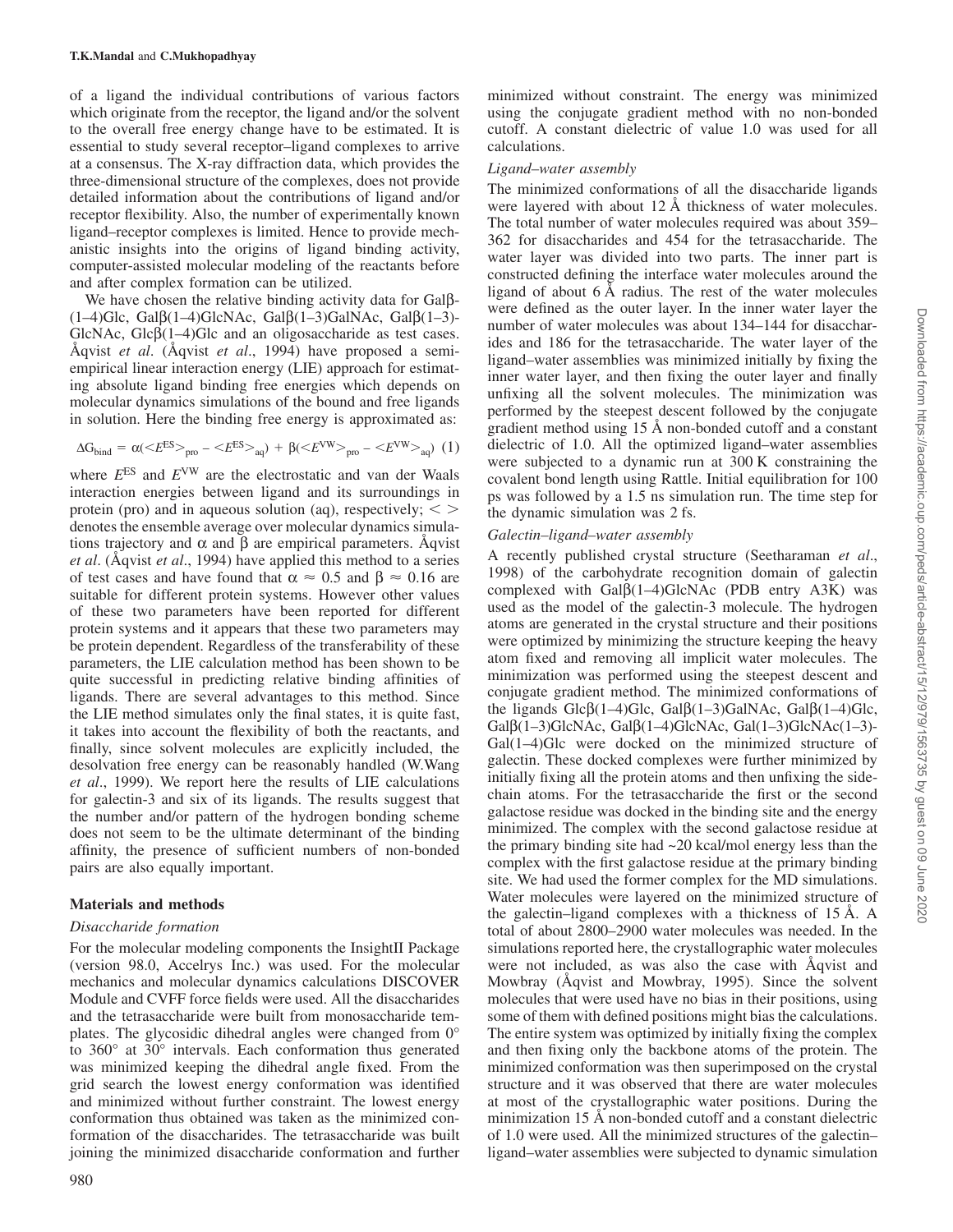**Table I.** MD average interaction energies for bound and free ligand and experimental and calculated free energies of binding; energies are in kcal/mol and are an average over the last 400 ps of a 500 ps simulation except for Gal(1-4)GlcNAc which is the last 400 ps of a 1 ns simulation run

| Ligand                                                                                                                                                                            | $\langle E^{\text{ES}} \rangle_{\text{pro}}$                                                         | $\left\langle E^{\rm VW}\right\rangle_{\rm pro}$                                                      | $\left\langle E^{\text{ES}}\right\rangle _{\text{aq}}$                                                   | $\langle E^{\rm VW} \rangle$ <sub>ag</sub>                                                               | $\Delta G_{\rm expt}$                                           | $\Delta G_{\rm calc}$<br>$\beta = 0.81$                                                                                       |
|-----------------------------------------------------------------------------------------------------------------------------------------------------------------------------------|------------------------------------------------------------------------------------------------------|-------------------------------------------------------------------------------------------------------|----------------------------------------------------------------------------------------------------------|----------------------------------------------------------------------------------------------------------|-----------------------------------------------------------------|-------------------------------------------------------------------------------------------------------------------------------|
| Glc <sup>a</sup> (1–4)Glc<br>Gal <sup>a</sup> (1–3)GalNAc<br>$Gala(1-4)Glc$<br>Gal <sup>a</sup> (1–3)GlcNAc<br>$Gala(1-4)GlcNAc$<br>Gal $(1-3)$ GlcNAc $(1-3)$ Gal $(1-4)$<br>Glc | $-82.79(2.2)$<br>$-73.61(0.91)$<br>$-71.04(0.2)$<br>$-68.68(1.6)$<br>$-83.4(1.7)$<br>$-115.17(1.51)$ | $-31.72(0.04)$<br>$-35.97(1.3)$<br>$-35.1(1.4)$<br>$-37.74(0.15)$<br>$-41.48(0.87)$<br>$-62.08(0.48)$ | $-99.17(0.1)$<br>$-84.84(0.35)$<br>$-87.18(0.23)$<br>$-75.06(0.23)$<br>$-89.85(0.15)$<br>$-136.87(0.05)$ | $-19.16(0.02)$<br>$-24.04(0.08)$<br>$-20.14(0.09)$<br>$-30.02(0.17)$<br>$-30.76(0.11)$<br>$-47.87(0.37)$ | $-0.96$<br>$-3.81$<br>$-4.11$<br>$-5.215$<br>$-5.56$<br>$-5.45$ | $-1.98(1.06)$<br>$-4.04(0.5)$<br>$-4.04(1.0)$<br>$-3.2(0.68)$<br>$-5.45(0.14)$<br>$-0.66(0.36)$<br>$-5.49$ ( $\beta = 1.15$ ) |

The error bars are estimated from averaging of the first and second halves of the MD trajectory.

<sup>∆</sup>*G*expt is calculated from the experimental data Sparrow *et al*. (Sparrow *et al*., 1987) using –*RT*ln(1/*K*d). <sup>a</sup> Primary binding residue.

at 300 K during which a 10 Å sphere around the ligand molecule containing interface water–protein atoms was allowed to move and the rest of the protein and water atoms were held fixed. The covalent bond lengths were constrained using Rattle (as implemented in DISCOVER). The time step of the dynamic simulation was 2 fs. The initial equilibration of 100 ps was followed by a 500 ps stimulation run.

### **Results and discussion**

We have used five disaccharides and a tetrasaccharide ligand to study the interactions with galectin-3. Table I summarizes the average interaction energies between the ligands and their surroundings, e.g. either protein or solvent molecules. All the protein–ligand trajectories were of 500 ps length, except for the natural ligand Galβ(1–4)GlcNAc for which the simulation was extended up to 1 ns. The simulation with  $GaI\beta(1-4)$ GlcNAc was started from the crystal structure (PDB entry A3K). However after 500 ps a shift in the ligand position away from that of the crystallographic position was noted, leading to a slightly altered pattern of the hydrogen bonds (discussed later). This simulation was, therefore, extended to 1 ns in order to get the conformation of the ligand within the binding site properly averaged. For all the ligands, it was observed that the van der Waals interactions are more favourable in the protein-bound form, compared to that in solvent. This is expected since in the protein the number of interacting non-polar groups is far greater in number. On the other hand, we have observed a loss in electrostatic interaction energy in going from free to bound state by all the six sugar ligands. Åqvist and Mowbray (Åqvist and Mowbray, 1995) reported that in the case of monosaccharides binding to the glucose/ galactose receptor, an increase in electrostatic interaction in the protein-bound form was obtained from similar free energy calculations. They concluded that for the monosaccharides, electrostatic interactions dominate the binding. In our simulations we have obtained an unfavourable electrostatic component for all the ligands. This indicates that for larger carbohydrates containing several hydroxyl groups, the aqueous environment is preferred electrostatically. Similar reduction in the electrostatic interaction energy upon binding to proteins has been reported by W.Wang *et al*. (W.Wang *et al*., 1999), for ligand binding to P450-cam and thrombin. In another recent report on the binding free energy calculation of MHC class I protein–peptide interactions Froloff *et al*. (Froloff *et al*., 1997) concluded that the electrostatic interactions oppose binding and the protein– peptide association appears to be driven by the hydrophobic effect. Our results indicate that the fine balance between the

unfavourable electrostatic energy increase and favourable nonpolar interactions determines the binding affinities of these ligands to the protein. These observations are consistent with previous reports (Miyamoto and Kollman, 1993; Åqvist *et al*., 1994).

The coefficient used for the electrostatic interaction energy in Equation 1 has been assigned a value of 0.5 as has been used successfully by others (Åqvist *et al*., 1994; Åqvist and Mowbray, 1995; Paulsen and Ornstein, 1996; W.Wang *et al*., 1999). This value came from the first order approximation of electrostatic contribution to the binding free energy (Kollman, 1993). It has been shown that this first order approximation is reasonable (Still *et al*., 1990). Several workers have optimized the value of the van der Waals coefficient 'β' (referred to as α in the paper by Aqvist *et al*.). The values obtained for different systems varied widely, ranging from 0.16 to 1.043 (Åqvist *et al*., 1994; Åqvist and Mowbray, 1995; Paulsen and Ornstein, 1996; J.Wang *et al*., 1999; W.Wang *et al*., 1999). We have estimated the value of the coefficient from the data of the natural ligand Galβ(1–4)Glc and obtained a value of 0.81. This value was close to the value 0.87 obtained for binding of biotin to avidin (J.Wang *et al*., 1999; W.Wang *et al*., 1999). The value of the coefficient obtained by Åqvist and Mowbray (Åqvist and Mowbray, 1995) for galactose/glucose binding to the galactose/glucose receptor was 0.16. It is seen from Table I that the calculated free energies (using  $β = 0.81$ ) are in reasonable agreement with the experimentally observed binding free energies for the disaccharides. The use of a uniform value of β works well with the disaccharides, however, when the ligand is of larger size (i.e. a tetrasaccharide), the use of the same  $\beta$  value, i.e. 0.81, leads to a binding free energy of –0.66 kcal/mol which is considerably different from the observed value (Table I). A value of 1.15 for the coefficient brings the calculated free energy close to the experimental one (Table I). A similar high value of β (1.043) was also used by Paulsen and Ornstein (Paulsen and Ornstein, 1996). The difference in β values for the di- and tetrasaccharides indicates that the exact value of the coefficient might be dependent on the nature of the ligands. This agrees with the observation of W.Wang *et al*. (W.Wang *et al*., 1999). In a recent article while discussing the factors determining the van der Waals coefficient, W.Wang *et al*. suggested that the optimal value of the coefficient depends on the nature of the binding sites for different protein–ligand interactions and may differ from case to case. Our results also suggest that the β values might be case dependent.

The structural agreement between the average MD structures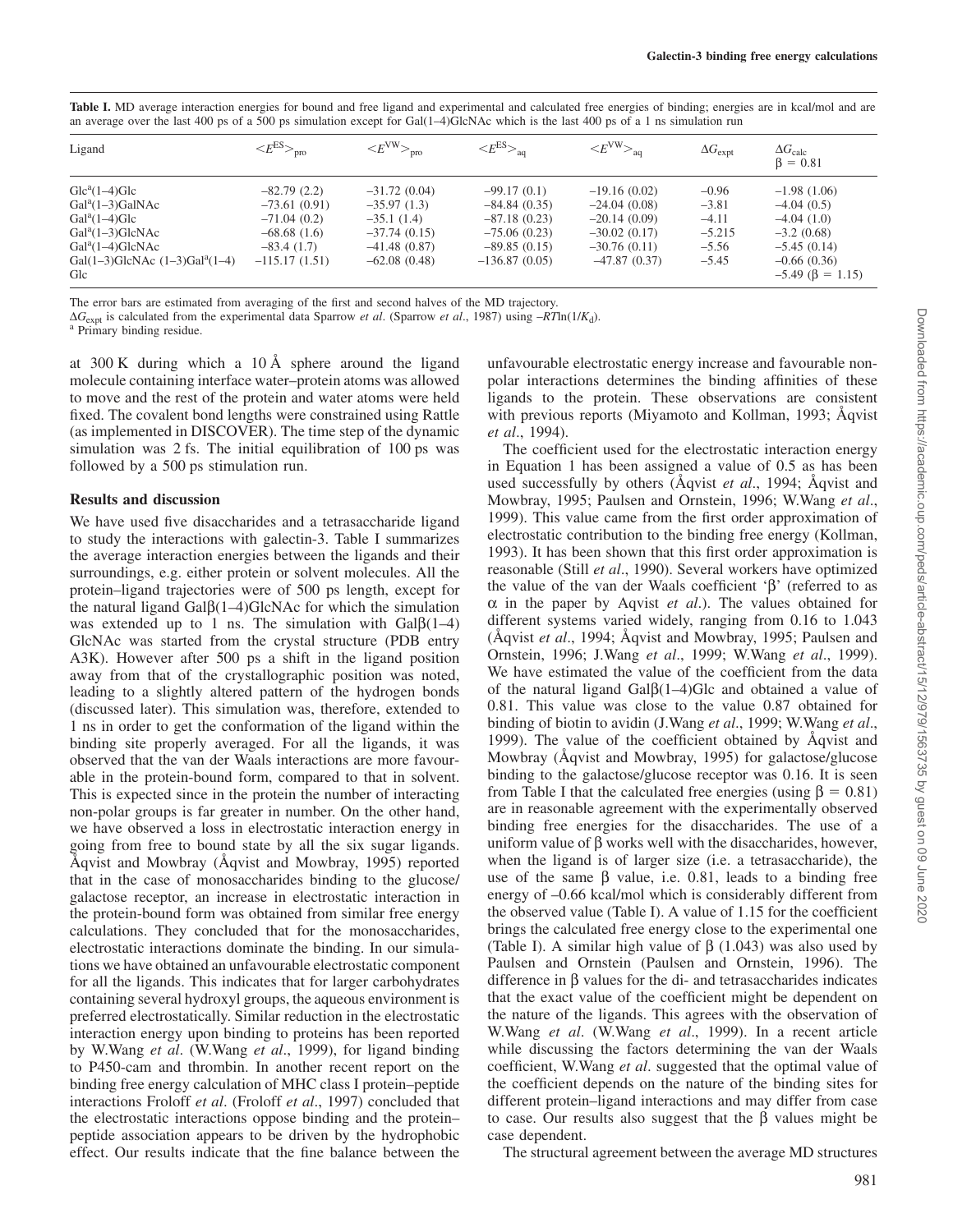and the experimental one is very good. The root-mean square deviation of the averaged MD coordinates with respect to the X-ray coordinates of the galectin-3–*N*-acetyllactosamine complex is between 0.63 to 0.76 Å for all the heavy atoms of the protein within 10 Å sphere of the ligand which were kept mobile during the MD simulations. The time-averaged structures of the lectin–ligand complexes obtained from the simulations were examined to understand the atomic details of the binding specificity. Figure 1a–f show the binding site of galectin-3 with the different ligands. The hydrogen bonded partners observed in the MD average conformations have been





compared with those observed in the crystal structure of the galectin-3–*N*-acetyllactosamine complex and are given in Table II. The comparison shows that most of the hydrogen bonds are retained during the MD simulations. Figure 1a shows the MD average structure of the galectin-3–*N*-acetyllactosamine complex. It has been seen that the binding is mostly through the hydroxyl groups at the 4, 6 positions and the O5 atom of the galactose residue and the hydroxyl group at position 3 of the GlcNAc residue. The protein residues, which are participating in direct hydrogen bonding, are His158, Arg162, Asn174 and Glu184. In addition to that several water molecules are

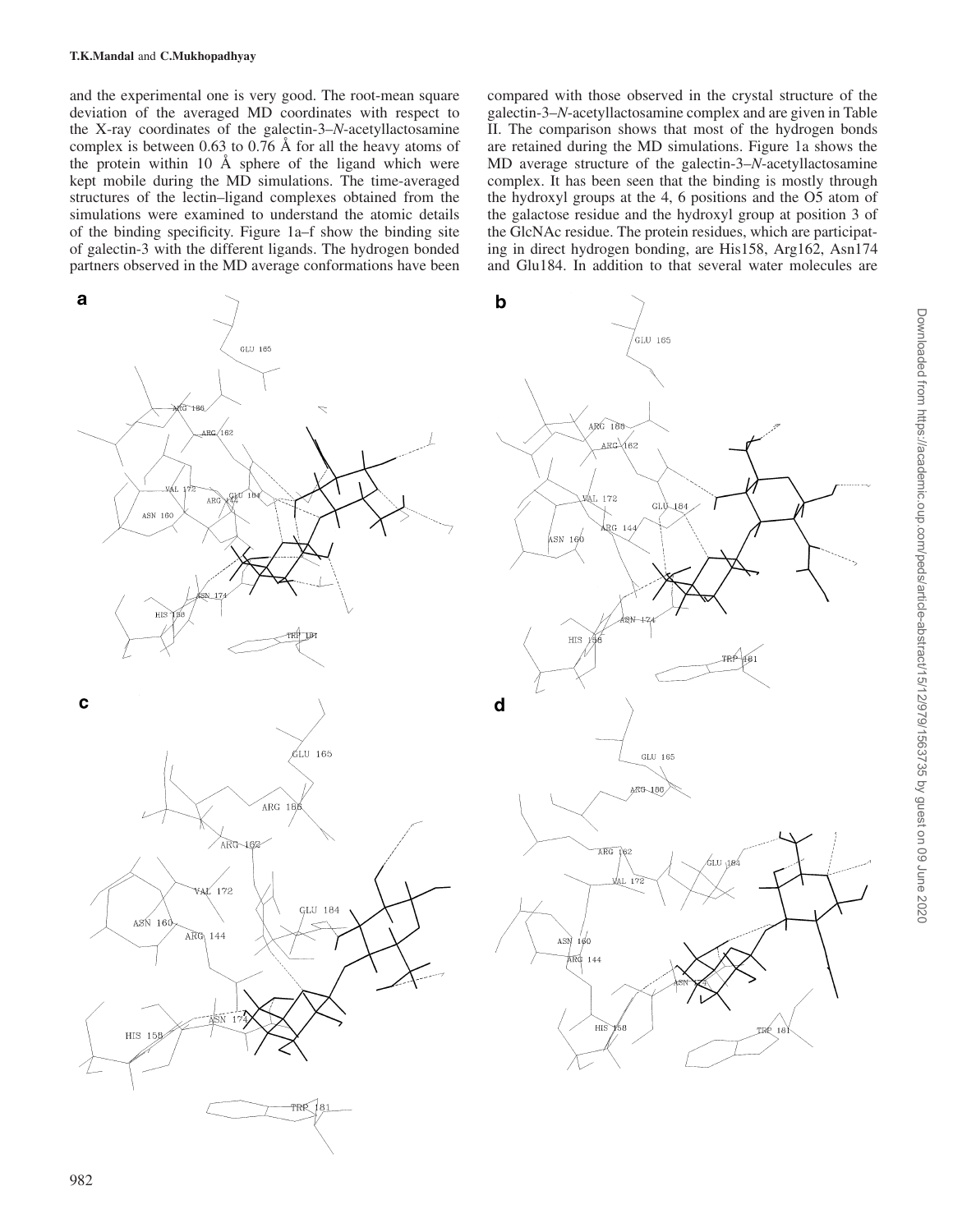also participating in the hydrogen bonding network. Although crystallographic water molecules were not included in the simulations the reported water-mediated hydrogen bonds with O2, O6 of Gal and O6 of Glc/GlcNAc have been reproduced (Table II). In addition, several water-mediated hydrogen bonds have been observed in the solution simulations, which were not observed crystallographically.

It is interesting to note that galectin can bind both Galβ- (1–4) as well as Galβ(1–3) linkages (Sparrow *et al*., 1987). Crystallographic data is available for the Galβ(1–4) linkage only. From the MD simulations hydrogen bonds are reported here. The hydrogen bonding patterns show that the hydrogen bond between the O3 atom of the GlcNAc/GalNAc residue and lectin in the case of the  $\beta(1-3)$  linkage is lost and instead the hydroxyl groups at either the 4 or 6 position form hydrogen bonds with the lectin. We have superimposed the bound conformation of the four galactosides [two containing  $β(1-4)$ ] and two  $\beta(1-3)$  linkages] and have found that the overall three-dimensional envelopes of the sugars are very similar (Figure 2). The position of the  $CH<sub>2</sub>OH$  group at the C6 position of the Glc/GlcNAc residue in the  $\beta(1-4)$  linkage has been taken up by the *N*-acetyl group at the C2 of the terminal GalNAc/GlcNAc in the case of the  $\beta(1-3)$  linkage. This indicates that the stereochemical requirement at the position C6/C2 of the terminal sugar residue is less stringent than that for the sugar residue non-reducing end. Sparrow *et al*. (Sparrow *et al*., 1987) reported that changes or substitutions at position 4 and 6 of Gal or position 3 of Glc lead to reduced binding affinity, whereas changes at position 2 and 3 of Gal and 1 and 6 of Glc are relatively harmless. In the case of the tetrasaccharide Gal $\beta$ (1–3)GlcNAc $\beta$ (1–3)Gal $\beta$ (1–4)Glc, the galactose that is located at the primary binding site (the third residue from the non-reducing end) has a substitute at position 3. Encouragingly, the hydrogen bonding scheme shows that all the hydrogen bonds reported between Gal and the lectin in the crystal structure are retained for the tetrasaccharide, indicating that substitutions at position 3 are less harmful. For the tetrasaccharide, apart from the Gal $\beta(1-4)$ Glc moiety the preceding *N*-acetylglucosamine moiety is also hydrogen bonded to the protein (Figure 1f). This is consistent with the familiar view (Lis and Sharon, 1998) that lectins bind to larger oligosaccharides by extended binding sites. We have also observed that when the galactose is replaced by glucose, i.e. when the axial OH group at position 4 is replaced by an equatorial OH group [as in the case of  $Glc\beta(1-4)Glc$ ], the hydrogen bonding pattern is quite different. In this case the hydroxyl groups at positions 4, 5 and 6 of the non-reducing glucose moiety form hydrogen bonds with Arg144, Trp181 and Asn174 residues respectively, whereas the O2 and O3 of glucose at the reducing end form hydrogen bonds with the residues Arg186 and Arg162, Glu184 respectively (Figure 1e).

Comparison of the calculated binding free energies with the experimental ones show that the calculations are reasonably successful in reproducing the small observed experimental range, despite the fact that the individual interaction energies are quite large. The correct order of the binding affinities is also reproduced in most of the cases. The specificity of galectins for the galactose-containing disaccharides (β-galactosides) is remarkable, however it is observed that replacement of galactose by glucose at the non-reducing end of the disaccharide leads to a drastic reduction in binding by the lectin (Sparrow *et al*., 1987). From the free energy calculations we also obtained the highest ∆*G*calc value for the disaccharide Glcβ- (1–4)Glc. In the free form it is observed that  $Glc \beta(1-4)Glc$ has the most favourable electrostatic interaction with the solvent molecule and binding of lectin to this particular ligand



**Fig. 1.** Average MD structure of the binding site of galectin-3 containing (**a**) Galβ(1–4)GlcNAc, (**b**) Galβ(1–3)GlcNAc, (**c**) Galβ(1–4)Glc, (**d**) Galβ(1–3)GalNAc, (**e**) Glcβ(1–4)Glc, (**f**) Galβ(1–3)GlcNAcβ(1–3)Galβ(1–4)Glc as ligands (thick lines). The protein residues within a 5 Å sphere of the ligand are shown (thin lines). The hydrogen bonds are indicated by dotted lines. The water molecules, which are forming hydrogen bonds with the ligand, are shown. Hydrogen atoms of protein residues, which are not hydrogen bonded, are omitted for clarity.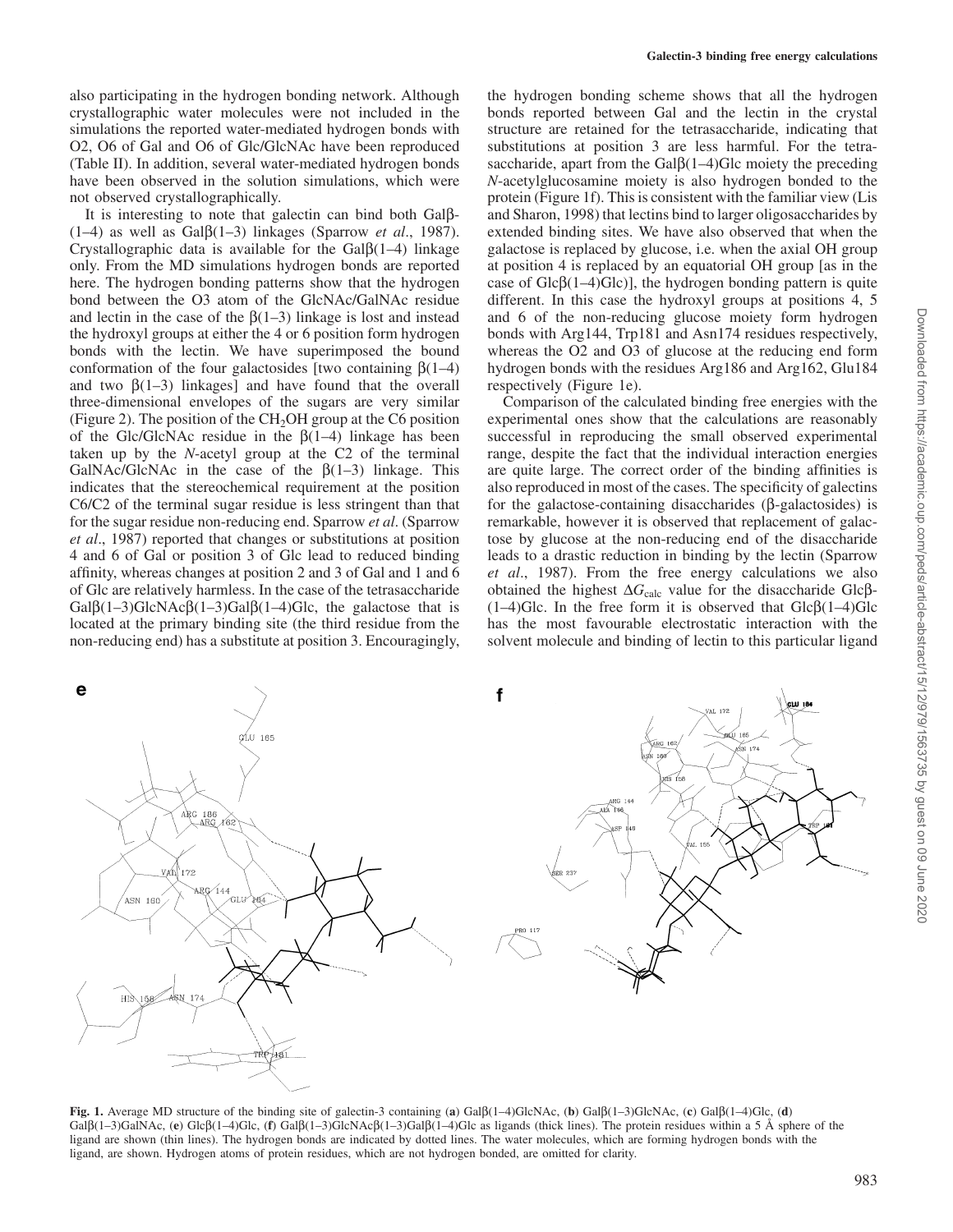| Ligand                                          | Residue | O <sub>1</sub>       | $O2^a$    | O <sub>3</sub>             | <b>O4</b>            | O <sub>5</sub> | O <sub>6</sub>               |
|-------------------------------------------------|---------|----------------------|-----------|----------------------------|----------------------|----------------|------------------------------|
| $Gal\beta(1–4)Glc\text{NAc}(Crystal structure)$ | Gal     |                      |           |                            | His158,<br>Arg $162$ | Arg $162$      | Asn $174$ ,<br>Glu184, Water |
|                                                 | GlcNAc  |                      | Water     | Arg162, Glu184             |                      |                | Water                        |
| $Gal\beta(1–4)GlcNAc$                           | Gal     | Arg $162$ ,<br>Water | Water     | Water                      | <b>His158</b>        | Arg $162$      | Asn174,<br>Water             |
|                                                 | GlcNAc  | Water                | Water     | Arg $162$<br>Glu184, Water |                      | Water          | Water                        |
| $Gal\beta(1–3)GlcNAc$                           | Gal     |                      |           | Water                      | His158,<br>Arg $162$ | Arg $162$      | Asn $174$                    |
|                                                 | GlcNAc  | Water                | Water     |                            | Arg $162$            |                | Water                        |
| $Gal(1-4)Glc$                                   | Gal     |                      |           |                            | His158               | Arg $162$      | Asn $174$                    |
|                                                 | Glc     |                      | Water     | Glu184                     |                      |                | Water                        |
| Gal(1-3)GalNAc                                  | Gal     |                      |           |                            | <b>His158</b>        |                | Asn174,<br>Water             |
|                                                 | GalNAc  |                      |           |                            | Water                | Water          | Glu184                       |
| $Glc(1-4)Glc$                                   | Glc     |                      | Water     | Arg $144$                  | Trp181               |                | Asn174                       |
|                                                 | Glc     |                      | Arg $186$ | Arg $162$<br>Glu184        |                      |                | Water                        |
| Oligosaccharide<br>$Gal(1-4)Glc$                | Gal     |                      |           | Water                      | His158,<br>Arg $162$ | Arg $162$      | Asn $174$                    |
|                                                 | Glc     | Water                | Glu184    | Arg $162$                  |                      |                | Water                        |
| $(3-1)$ GlcNAc                                  | GlcNAc  |                      | Water     |                            |                      |                | Asp $148$                    |
| $(3-1)$ Gal                                     | Gal     |                      |           | Water                      | Water                |                | Water                        |

<sup>a</sup> For *N*-acetylated residues instead of O2, NHC=OCH<sub>3</sub> group is present at position 2.



**Fig. 2.** Superimposed MD average structures of four disaccharides [Galβ(1– 4)GlcNAc, Galβ(1–3)GlcNAc, Galβ(1–4)Glc and Galβ(1–3)GalNAc] in the bound form. The first galactose residue has been used for superposition.

leads to a large reduction in electrostatic contribution which is not compensated by the small favourable van der Waals component. On the other hand, the Galβ(1–4)GlcNAc ligand with higher experimentally observed binding affinity has a smaller unfavourable electrostatic component and a larger favourable van der Waals interaction. Superimposition of the MD average conformations of the binding sites containing these two ligands is shown in Figure 3. It is seen that most of the binding site residues have a similar conformation in the presence of either of the ligands, except that the three Arg residues (144, 162 and 186) have different side-chain conformations. It is also seen that compared to  $Ga1\beta(1-4)G1cNAc$ , the



**Fig. 3.** Superposition of the MD average structure of the galectin-3 complexed with (**a**) Galβ(1–4)GlcNAc (thick lines) and (**b**) Glcβ(1–4)Glc (thin lines). For superimposition of the two complexes, protein atoms were used. Hydrogen atoms have been omitted for clarity.

weaker binding ligand Glcβ(1–4)Glc is shifted away from the binding site. The total number of protein atoms coming within a sphere of 4 Å radius drawn around the primary binding Gal/ Glc residue of these ligands shows that the number of protein atoms within that sphere is 57 for Gal $\beta$ (1–4)GlcNAc and 47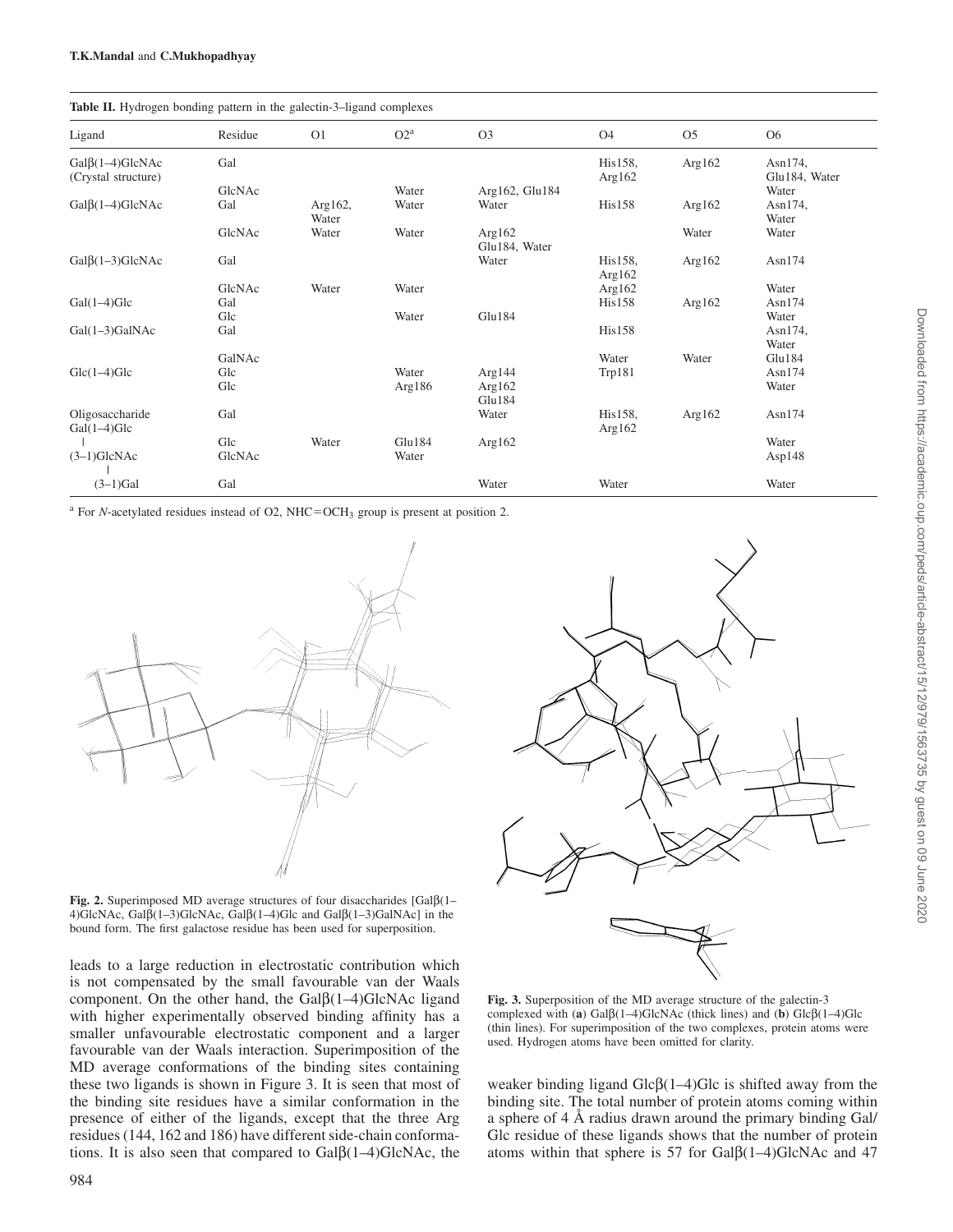| <b>Table III.</b> Solvent accessible surface area calculations |  |
|----------------------------------------------------------------|--|
|----------------------------------------------------------------|--|

| Ligand           | Ligand-protein<br>complex (MD<br>avg) $(\AA^2)$ [Y] | Ligand in water<br>(MD avg) $(\AA^2)$<br>[Z] | SAS difference<br>$(A^2)$ [X] + [Z] –<br>[Y] |
|------------------|-----------------------------------------------------|----------------------------------------------|----------------------------------------------|
| $Glc(1-4)Glc$    | 6302                                                | 282                                          | 31                                           |
| Gal(1-3)GalNAc   | 6251                                                | 314                                          | 114                                          |
| $Gal(1-4)Glc$    | 6231                                                | 273                                          | 93                                           |
| $Gal(1-3)GlcNAc$ | 6230                                                | 300                                          | 121                                          |
| Gal(1-4)GlcNAc   | 6255                                                | 333                                          | 129                                          |
| Tetrasaccharide  | 6419                                                | 541                                          | 173                                          |

SAS of crystal structure of galectin-3 = 6051  $\AA^2$  [X].

for  $\text{Glc}\beta(1-4)\text{Glc}$ . Thus reducing the favourable van der Waals component for weaker binding  $Glc \beta(1-4)Glc$  compared to the stronger binding Galβ(1–4)GlcNAc. This emphasizes the importance of non-polar interactions in the recognition process of carbohydrates by lectins as has been suggested before (for review see Elgavish and Shaanan, 1997).

In a recent report on calculation of binding free energies for MHC class I protein–peptide interactions using the continuum method, Froloff *et al*. (Froloff *et al*., 1997) used the solvent accessible surface (SAS) as a measure of the non-polar contribution to the binding free energy. They used this term in addition to the electrostatic and loss of entropic (for backbone and side-chain torsional freedom as well as for translational and rotational freedom) terms. When a protein binds to a ligand, the SAS of the complex becomes less than the sum of the individual SAS of the protein and ligand before binding. To check how the change in SAS upon complexation correlates with the binding activity, the solvent accessible surface area of the protein in free and bound forms was calculated. We have used Connolly's method as implemented in the Insight II package for the calculations using a 1.4 Å radius for the water molecule. The surface area of the protein was calculated from the crystal structure (A3K) after including hydrogens and minimizing their positions, and this value was used as the average SAS of the protein. For the ligand, the average MD conformation from the solvent simulation (i.e. in the free state) was used for the SAS calculation. For the complexes the MD average conformations were used. The difference in SAS for various protein–ligand complexes is reported in Table III. It is encouraging to observe that the reduction in SAS upon binding follows the same trend as the binding affinities of the individual ligands, i.e. reduction in SAS is more in the case of a ligand with higher binding affinity. In a recent publication W.Wang *et al*. (W.Wang *et al*., 1999) have shown that the weighted non-polar desolvation ratio, which is derived from SAS is correlated well with the van der Waals coefficient. Our results indicate that tighter binding to ligands will lead to more reduction in the solvent accessible surface area of the protein.

#### **Conclusion**

The present study involves the calculation of absolute binding free energies for one tetra- and five disaccharides to galectin-3 using the LIE approximation. The linear response method used here was able to reproduce the experimental data reasonably well. This method is not CPU intensive like free energy perturbation and thermodynamic integration methods. In addition, no ligand mutation is necessary during the simulations and this allows the use of a variety of different ligands. One

limitation of this method is the choice of the van der Waals coefficient, for which system dependency has been observed. We have found that this method is able to describe the binding affinity of the lectin satisfactorily. Using this approach it is also possible to suggest modes of binding for a ligand for which crystallographic data is not available.

The results reported here suggest that both hydrogen bonding and hydrophobic interactions are important for determining the affinity of the carbohydrates towards the lectin. While the aqueous environment might favour the solvation of the carbohydrates electrostatically, the binding to protein is favoured by van der Waals interaction. The polar residues of the protein, e.g. Arg, His, Glu, Asn, etc. provide the necessary hydrogen bonding partners and residues like  $Trp$ ,  $CH<sub>2</sub>$  groups of Arg side-chains, etc. can provide the van der Waals neighbours. The results also indicate that the water molecules can compete with protein side-chains to form hydrogen bonds with the ligands. It is interesting to see that in the case of a weakly binding ligand [Glcβ(1–4)Glc], the hydrogen bonding partners, though different from a stronger ligand, are quite high in number, whereas the van der Waals counterparts are fewer. We suggest this indicates that contrary to the popular belief that the sugar binding specificity of the lectins is mostly determined by the number and/or pattern of the hydrogen bonding network, the non-polar interactions are equally crucial. We have also found that better binding ligands lead to a larger burial of solvent accessible surface area of the protein. The intimate details of the recognition process thus obtained can be exploited further for a rational design of mimetics in glycosciences.

### **Acknowledgements**

The work is funded by the Centre for Scientific and Industrial Research, Government of India [No. 01(1500)/98/EMR-II]. The use of the computational facility of the Computer Centre, University of Calcutta is gratefully acknowledged.

#### **References**

- Åqvist,J. and Mowbray,S.L. (1995) *J. Biol. Chem*., **270**, 9978–9981.
- Åqvist,J., Medina,C. and Samuelsson,J.E. (1994) *Protein Eng.*, **7**, 385–391. Barondes,S.H., Cooper,D.N., Gitt,M.A. and Leffler,H. (1994) *J. Biol. Chem.*, **269**, 20807–20810.
- Bresalier,R.S., Mazurek,N., Sternberg,L.R., Byrd,J.C., Yunker,C.K., Nangia-Makker,P. and Raz,A. (1998) *Gastroenterology*, **115**, 287–296.
- Cameron,A.A., Dougherty,P.M., Garrison,C.J., Wills,W.D. and Carlton,S.M. (1993) *Brain Res*., **620**, 64–71.
- Cooper,D.N. and Barondes,S.H. (1999) *Glycobiology*, **9**, 979–984 and references therein.
- Dagher,S.F., Wang,J.L. and Patterson,R.J. (1995) *Proc. Natl Acad. Sci. USA*, **92**, 1213–1217.
- Elgavish,S. and Shaanan,B. (1997) *Trends Biochem. Sci*., **22**, 462–467.
- Fernandez,P.L., Merino,M.J., Gomez,M., Campo,E., Medina,T., Castronovo,V., Sanjuan,X., Cardesa,A., Liu,F.-T. and Sobel,M.E. (1997) *J. Pathol.*, **181**, 80–86.
- Foddy,L., Stamatoglou,S.C. and Haughes,R.C. (1990) *J. Cell Sci*., **97**, 139–148.
- Frigeri,L.G., Zuberi,R.I. and Liu,F.T. (1993) *Biochemistry*, **32**, 7644–7649.
- Froloff,N., Windemuth,A. and Honig,B. (1997) *Protein Sci*., **6**, 1293–1301.
- Hsu,D.K., Hammes,S.R., Kuwabara,I., Greene,W.C. and Liu,F.T. (1996) *Am. J. Pathol*., **148**, 1661–1670.
- Hsu,D.K., Dowling,C.A., Jeng,K.C.G., Chen,J.T., Yang,R.Y. and Liu,F.T. (1999) *Int. J. Cancer*, **81**, 519–526.
- Kollman,P.A. (1993) *Chem. Rev.*, **93**, 2395–2417.
- Konstantinov,K.N., Robbins,B.A. and Liu,F.T. (1996) *Am. J. Pathol.*, **148**,  $25 - 30.$
- Lindstedt,R., Apodaca,G., Barondes,S.H., Mostov,K. and Leffler, H. (1993) *J. Biol. Chem.*, **268**, 11750–11757.
- Lis,H. and Sharon,N. (1998) *Chem. Rev*., **98**, 637–674.
- Liu,F.T. (1993) *Immunol. Today*, **14**, 486–490.